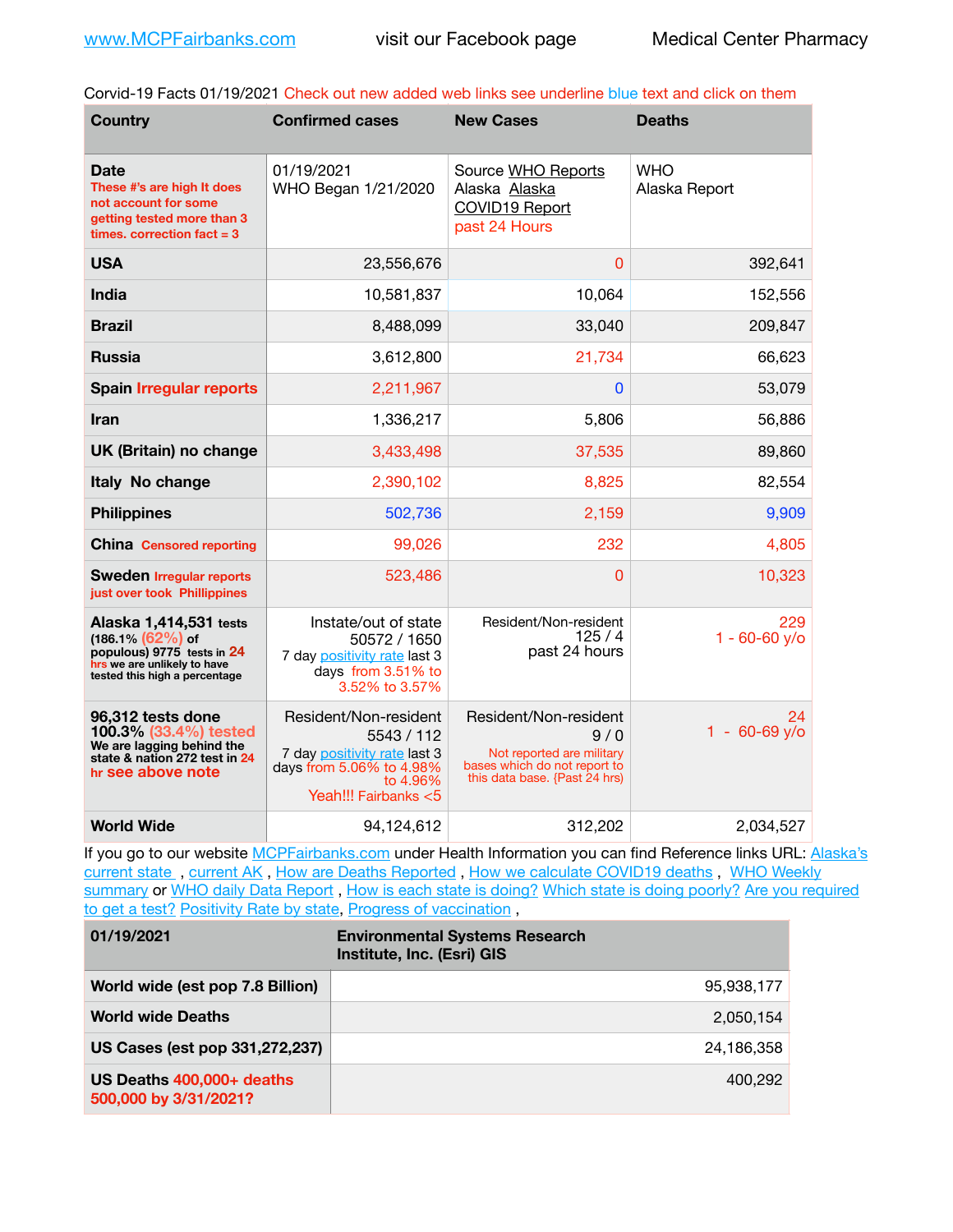## Impact of COVID-19 on the US Healthcare system

Estimated US Population 331.3 million 146.1% (48.7%) have been tested (483.7 million) Estimated 5% of US population will test positive for Covid-19 16.56 million (currently 24.2 Million (7.3%) of population tested positive vs Alaska 6.65%) we have currently tested an est. 483.7 million based on 24.2 mill that have tested positive discount some of these numbers by 67% to account for multiple testing of same person.

If 8% will require hospitalization of the 16.56 million positive cases, we would need 1.325 million beds. Estimated by the American Hospital Association there are 800,000 staffed beds available.

The US has 2.8 hospital beds per 1000 our needs could be 56, China had 4.3, Italy 3.2, South Korea 12.3

The USNS Mercy and Comfort added **8.2000** staffed beds, not ICU Of these estimated to be admitted to ICU 960,000, to ICU beds The US has 16,000 ICU beds we have 68,000-85,000 beds US could need 299,000 beds with ventilators  $\leq 16,000$  ventilators

 The Needs

**Summation:** Estimated needs could be 1.325 million hospitalized beds for just COVID-19 patients alone. If positives represents 5% of test run, then approximately 483.7 million have been tested, we have no idea how many tests have been run or how many multiple tests conducted on the same person, resulting in 24.2 million positive tests run with 400292 with 1985 deaths in the past 24 hours, ave 2740/day. In AK, with 50,572 positive cases 6.65% of Alaska, 1139 hospitalizations, and 229 deaths. Hospitalization rate is 2.25% of those that test positive, Death Rate 0.453% overall or 20.1% of those hospitalized.

Normal ICU stay 5-7 days, estimated ICU stay for COVID-19 2-3 weeks and they could tie up a ventilator for that length of time also, helping only 1/3 as many patients.

This is why we need to flatten the curve by social spacing and only essential travel.

Expected Death (these are just estimates based on other countries) if 5% of the US Population (16.56 million) test positive we are now at 23.7 million positive and if

1% die = 165,600 people

2% die = 311,200 people

3% die = 496,800 people

6% die = 993,600 people obviously we have passed the 1.325 million positive cases we are 21.5million so if 5% of the US population (16.56 million) test positive and 6% of those die = 993,600 deaths if no vaccine, or if 3.09% (511,704) will die, we are 77.3% of the way there in 44 weeks.

 World wide death rate of positive tests actually 2.14%. The US is at 398307 1.65% of those actually tested positive, that is 73% lower death rate than when we started in 3/2020 , started at 6%. There are 7.8 Billion people in the world 331 million live in the US (4.2% of the world's population) 7.3% have tested positive. The US deaths represents 19.52% of the world's death numbers and 25.2% of worldwide confirmed cases. In comparison to the flu in the US

CDC Estimates. From 2010 to 2016, the flu-related death rate was between 12,000 and 56,000, with the highest season being 2012 to 2013 and the lowest being 2011 to 2012. Most deaths are caused by complications of the flu, including pneumonia or a secondary bacterial infection of the heart or brain. or 2,000 to 9,333 per year. In 2020 in the US has 19 million cases 180,000 hospitalized and 10,000 (0.052%) have died, typically it is 2% will die, compared to 1.65% with COVID19. 146.1% (US), 186.1% (Alaska), & 100.3% (Fbks) are still too few to protect us from future outbreaks. Experts feel that we need either need people to get infected with the virus and develop antibodies or get vaccinated to create immune antibodies to protect us, that we need >60% of the population to have positive antibody tests and preferably 70-90%, one expert felt they would not feel confident til >85% were positive, to give assurance (herd immunity) in order to go without masks and social distancing. NY City seems to have the highest number at 20%. Testing is so important. Currently we are testing at 45.23 Million tests per month. At this rate to test everyone once it will take 7.25 months or over 0.61 years. To test 3 times it would take 21.75 months or 1.83 years

The Flu (Influenza kills approximately 1-2% of those infected, SARS killed 800 people total, COVID19 appears to kill 1.65% of those that test positive or 17% less deadly than the flu and seems to be more contagious. (Seems to spread more readily)

Alaska has 50572 so far, 5543 in Fairbanks or 1 of every 9 of Alaskans, and with 22 of 228 deaths 1 in 11, the first case was transient foreign airline crew member. Interesting, the Source of Alaska's SARS-Cov2 virus originated not from East Asia by travelers or the west coast (Washington where it was first observed) , but came from the east coast of the US, and they were inoculated first from Europe, accordingly from New York's Governor and CDC. Currently 5 Variants known, only 4 in the US (Europe's (china's)) Primary, plus an Ohio variant (COH.20G/501Y), and a [UK](https://www.cdc.gov/coronavirus/2019-ncov/transmission/variant-cases.html) (B.1.1.7), South African (1.351), and Brazil (P.1), only Europe's in Alaska so far.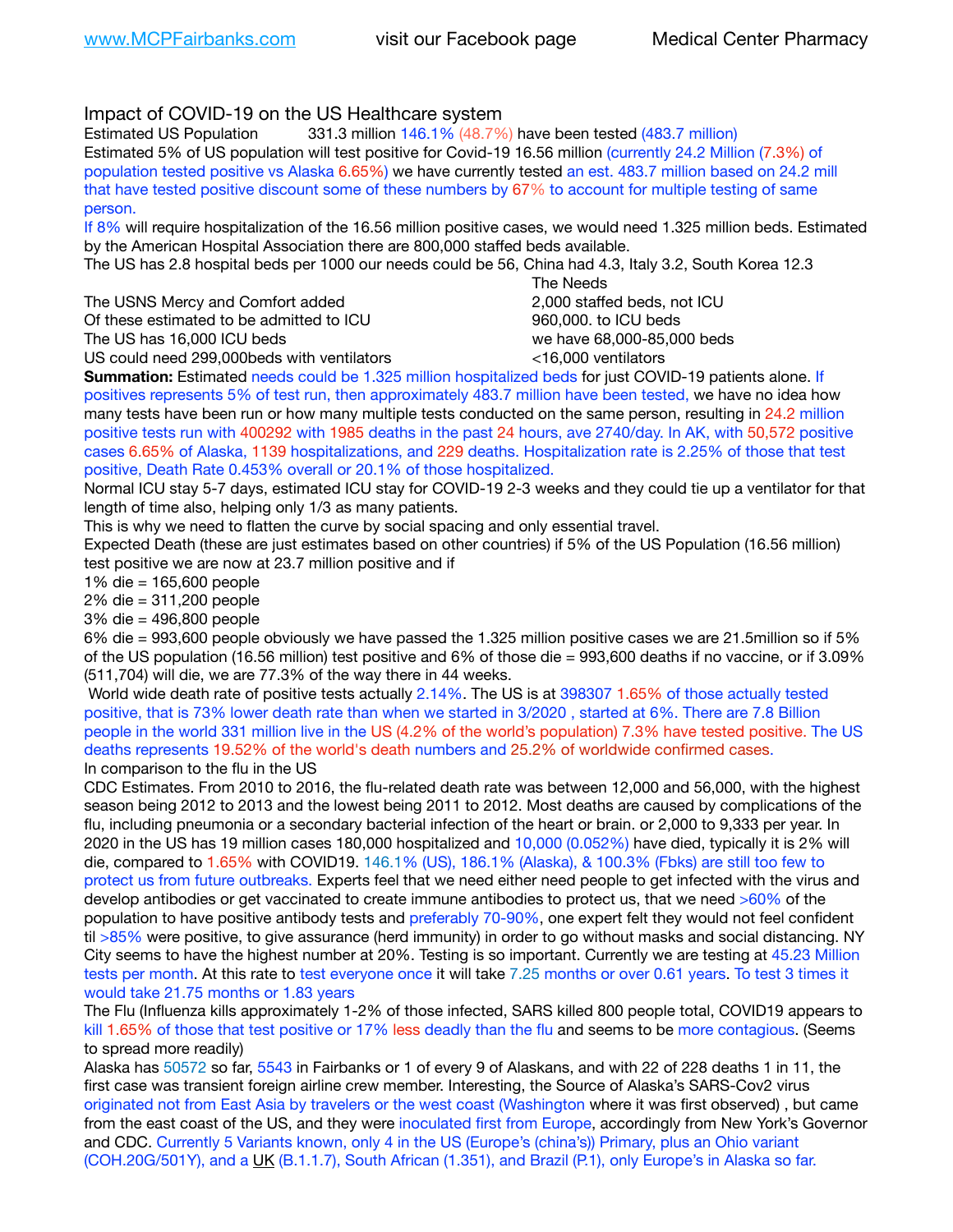**Best practice protection** is good personal Hygiene do not touch eyes, nose, mouth, wash hands frequently for at least 20-30 seconds, before you touch your face, and observe personal spacing of 6-18 feet. Remove your shoes in your house, frequently clean surface areas, let the cleaner sit 15-20 sec before wiping off. **We are recommending to wear any kind of mask.**

Drug treatment is being researched, but as yet not been verified, only suggested. Best to isolate those sick and isolate those most susceptible (old and preconditioned with risk factors)

**Risk factors:** Cardiovascular disease (56.6%), Obesity (41.7%), Diabetes (33.8%), age >60, respiratory problems, especially smokers or those who vape, High Blood Pressure

If you have been exposed self isolate for 2-4 weeks

One episode in China, a man tested negative for 27 days before showing symptoms. So Isolation may want to be considered up to 4 weeks not just 2 weeks.

Italy 1 in 10 positive cases admitted to ICU due to Hypoxic failure requiring mechanical ventilation. In NY it was 1 in 7 that required hospitalization, of the 5700 hospitalized 2634 were discharged (79% (2081)) or added (21%(553)), 9 in 10 put on a ventilator died.

Public policy development and education is important. How Long does Covid-19 stay on objects

| Air                              | up to 3 hours |
|----------------------------------|---------------|
| Copper                           | 4 hours       |
| Cardboard (Amazon Box)           | 24 hrs        |
| Plastic surfaces/Stainless Steel | 72 hours      |
| Mucosal surfaces                 | unknown       |
|                                  |               |





## Updated graph numbers.

| Project outward                |                        |
|--------------------------------|------------------------|
| Exhalation can spray           | 1.5 m $(4.9$ ft)       |
| spittle (droplets)             |                        |
| Coughing                       | $2 \text{ m}$ (6.6 ft) |
| Sneeze                         | 6 m (19.7 ft)          |
| Development of immune response |                        |

Early viral testing tests to see if you currently have the virus.

Later antibody testing tells us if you have been exposed and survived. But does not tells us if you have immunities to the virus. We will need to have both tests done in order to open the community.. Viral Antigen and Viral RNA tells us you have the disease and can spread the disease and can or are

currently sick.

IgM (short term) and IgG (long term antibodies) tells us you have experienced the virus or had the vaccine, and got over it. You may be resistant if your [antibody levels](https://www.cdc.gov/coronavirus/2019-ncov/lab/resources/antibody-tests.html) are high enough. [Current](https://l.facebook.com/l.php?u=https://www.itv.com/news/2020-10-26/covid-19-antibody-levels-reduce-over-time-study-finds?fbclid=IwAR3Dapzh1qIH1EIOdUQI2y8THf7jfA4KBCaJz8Qg-8xe1YsrR4nsAHDIXSY&h=AT30nut8pkqp0heVuz5W2rT2WFFm-2Ab52BsJxZZCNlGsX58IpPkuVEPULbIUV_M16MAukx1Kwb657DPXxsgDN1rpOQ4gqBtQsmVYiWpnHPJo2RQsU6CPMd14lgLnQnFWxfVi6zvmw&__tn__=-UK-R&c%5B0%5D=AT1GaRAfR_nGAyqcn7TI1-PpvqOqEKXHnz6TDWvRStMnOSH7boQDvTiwTOc6VId9UES6LKiOmm2m88wKCoolkJyOFvakt2Z1Mw8toYWGGoWW23r0MNVBl7cYJXB_UOvGklNHaNnaNr1_S7NhT3BSykNOBg) [View of antibodies/immunity](https://www.livescience.com/antibodies.html)[.](https://www.itv.com/news/2020-10-26/covid-19-antibody-levels-reduce-over-time-study-finds) We have tested currently 186.1% (62%) of the Alaskan population and over little over 146.1% (48.7%) of the US population, discount these numbers by 67% to reflect multiple testing of the same person. To be safe, we need at least 25% to see if we are making progress, [60%](https://www.jhsph.edu/covid-19/articles/achieving-herd-immunity-with-covid19.html) to [barely qualify](https://www.nature.com/articles/d41586-020-02948-4) to be safe, and [70-90%](https://www.mayoclinic.org/herd-immunity-and-coronavirus/art-20486808) to be assured we

will not see a second wave of sickness. Some experts will [not feel safe til we are at 85%.](https://www.bannerhealth.com/healthcareblog/teach-me/what-is-herd-immunity) Three types of clinical laboratory COVID-19 or SARS-CoV-2 tests are being developed: Molecular Gene sequencing (current method), Viral antigen (testing parts of the virus), Host antibody tests (serology). They detect the virus in different ways.

Mask & [Mask Usage:](https://www.nationalgeographic.com/history/2020/03/how-cities-flattened-curve-1918-spanish-flu-pandemic-coronavirus/) N95 filter out 95% of the particles in the air 3 microns in size or larger.

Mold sizes are about 10-12 microns in size. Bacteria are larger, so is dust

Gas molecules and viruses are smaller. PM2.5 are 2.5 microns in size.

**Viruses** can be 1 micron in size, 0.3 micron in size, or 0.1 microns in size, so they **will pass right through**. **We recommend wearing any mask, the mask may provide up to 5 times the protection** over **wearing no mask at all**. It still **does not protect** the wearer from contracting the infection, it **can inhibit** the spreading, something is **better than nothing at all**.

**Remember there is a clean side ( the side towards you) and a dirty side,** the side to the contaminated air is dirty. If you are COVID positive then this is reversed. When handling the mask, do not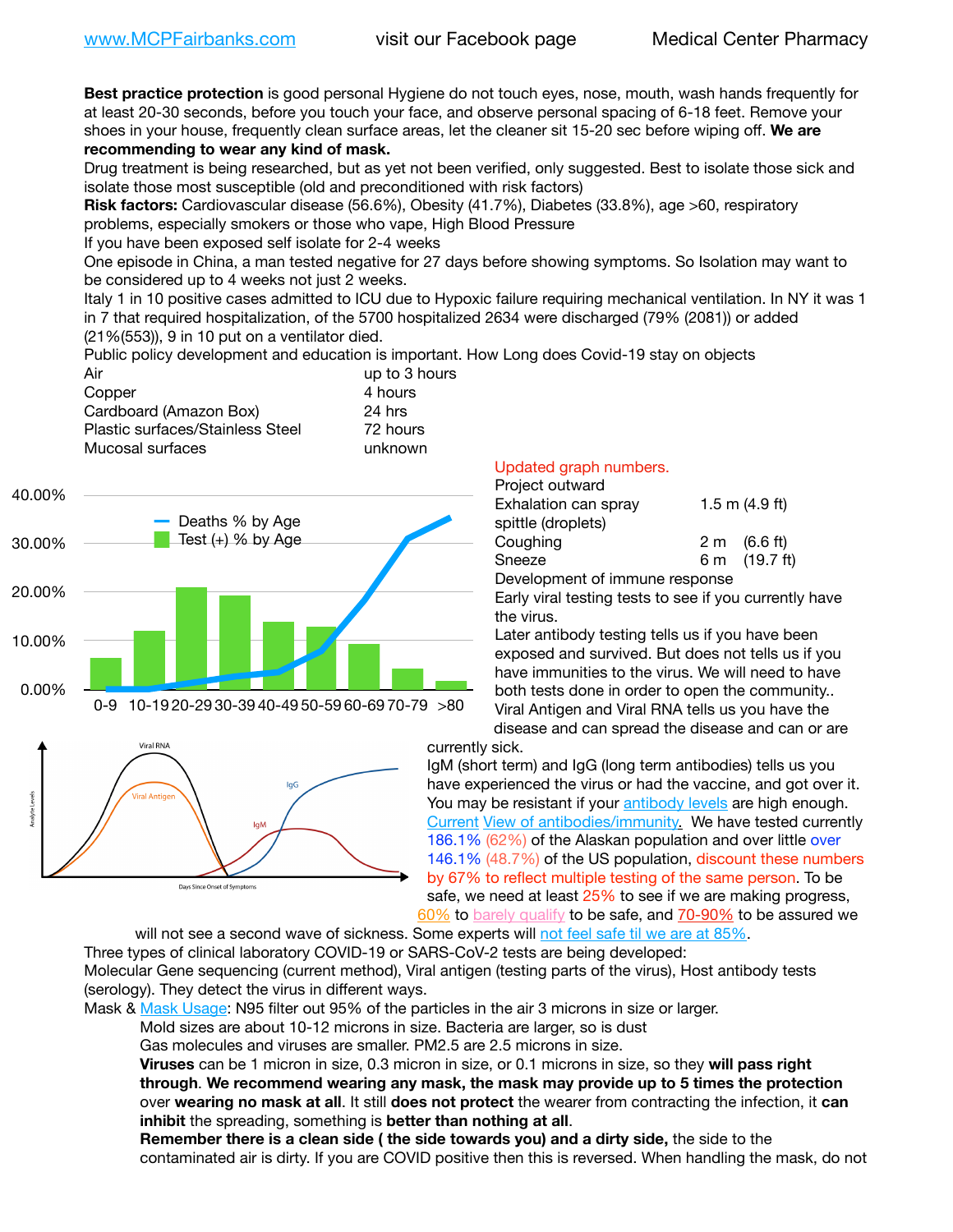touch the dirty side and then touch your face, Wash properly your hands first after touching the dirty side before touching your face. If you are infected the dirty side is the inside surface of the mask.

Wash your homemade mask in hot water wash >133F (for at least 10 minutes) and rinse to sanitize with high heat >133F Plus and a weak bleach or peroxide (not Both) the mask. Daily if possible. If you are a frontline health care provider with a homemade fabric mask 2 hours. Do not touch the dirty side.

Alcohol solutions should be 60-80% alcohol 70% is optimal. **Keep wet and rub 30 seconds**, or Happy Birthday song sung 3 times.

Hydrogen peroxide diluted to 2% or 4 teaspoonful per quart of water (20ml per 946ml) Bleach the same ratio **Vinegar and ammonia are good cleaning agents, not disinfectants**.

**Do not mix** any of these agents together, toxic fumes can result. **Disinfectants, in order to be effective**, should remain on the applied surface, to be cleaned moist **(wet) for 30 seconds to 4 minutes** depending on material. Caution may dissolve glue or adhesives or bleach and discolor items, check with manufacturers. Do not let it get inside electronic devices. UV (10 minutes), [UV light](http://www.docreviews.me/best-uv-boxes-2020/?fbclid=IwAR3bvFtXB48OoBBSvYvTEnKuHNPbipxM6jUo82QUSw9wckxjC7wwRZWabGw) only kills where it can see.

## **Myths**

Taking hot baths, using colloidal silver, eating garlic soup, gargling with bleach are not proven to be effective. We have already seen using chloroquine taking the wrong form in the wrong dose can be fatal, one death and one critically injured. (see Arizona couple after listening to the president)

**We have heard of all kinds of cures.** To date there is no curative or preventative treatments, only supportive therapy.

At this point there is **no proof** that Quinine, zinc, Hydroxychloroquine, Chloroquine, or Vitamin C works. As they say wives-tale at best, irresponsible reporting most likely. We have seen no information that they work, ineffective dosing issues, over-dosing issues, permanently killing the senses of smell or taste, inappropriate usage, cardiac arrhythmias, and death from the usage of these agents have been reported. The virus may die out with heat of summer, or cold weather, this is a myth

There are a couple of studies at show the virus can withstand 98F

We know the body tries to use up to 104F to potentiate our immune system, to kill viruses. Taking NSAID, Aspirin, Ach-Inhibitors, Arb's and you get the COVID-19 infection are not contraindicated and no clinical evidence that says you should stop any of these classes of medications. It would be misguided and ill advised if you did so In other words, Unless your doctor makes changes, keep taking your medications unless told to do otherwise.

As of 12/21/20, DHSS is aware of 11 reports regarding possible allergic reactions from Alaska's hospitals to CDC: Bartlett Regional Hospital (8), Providence Alaska (2) and Fairbanks Memorial Hospital (1). Two were identified as anaphylaxis and one of those resulted in hospitalization for ongoing monitoring. In the other three cases, symptoms were mild and not considered anaphylaxis. Symptoms have resolved in all cases and the hospitalized patient has been discharged and is doing well. The CDC said there appears to be no obvious geographic clustering of these reactions, nor was a specific production lot involved. People who experience anaphylaxis after the first dose should not receive a second dose, according to CDC recommendations.

Magnitude of Death Comparison

| <b>Conflict</b>                                       | <b>Combat Death</b> | Past 24 hours |
|-------------------------------------------------------|---------------------|---------------|
| <b>Revolutionary War</b>                              | 8,000               |               |
| <b>Civil War</b>                                      | 214,938             |               |
| World War I                                           | 53,402              |               |
| <b>World War II</b>                                   | 291,557             |               |
| <b>Korean Conflict</b>                                | 33,686              |               |
| <b>Vietnam</b>                                        | 47,424              |               |
| <b>Gulf War</b>                                       | 149                 |               |
| Afghanistan                                           | 1,833               |               |
| <b>Iraq</b>                                           | 3,836               |               |
| <b>1918 Flu</b>                                       | 675,000             |               |
| 9/11 deaths                                           | 2,977               |               |
| <b>COVID19 deaths from</b><br>1/20/2020 to 01/19/2021 | 400,292             | 1,985         |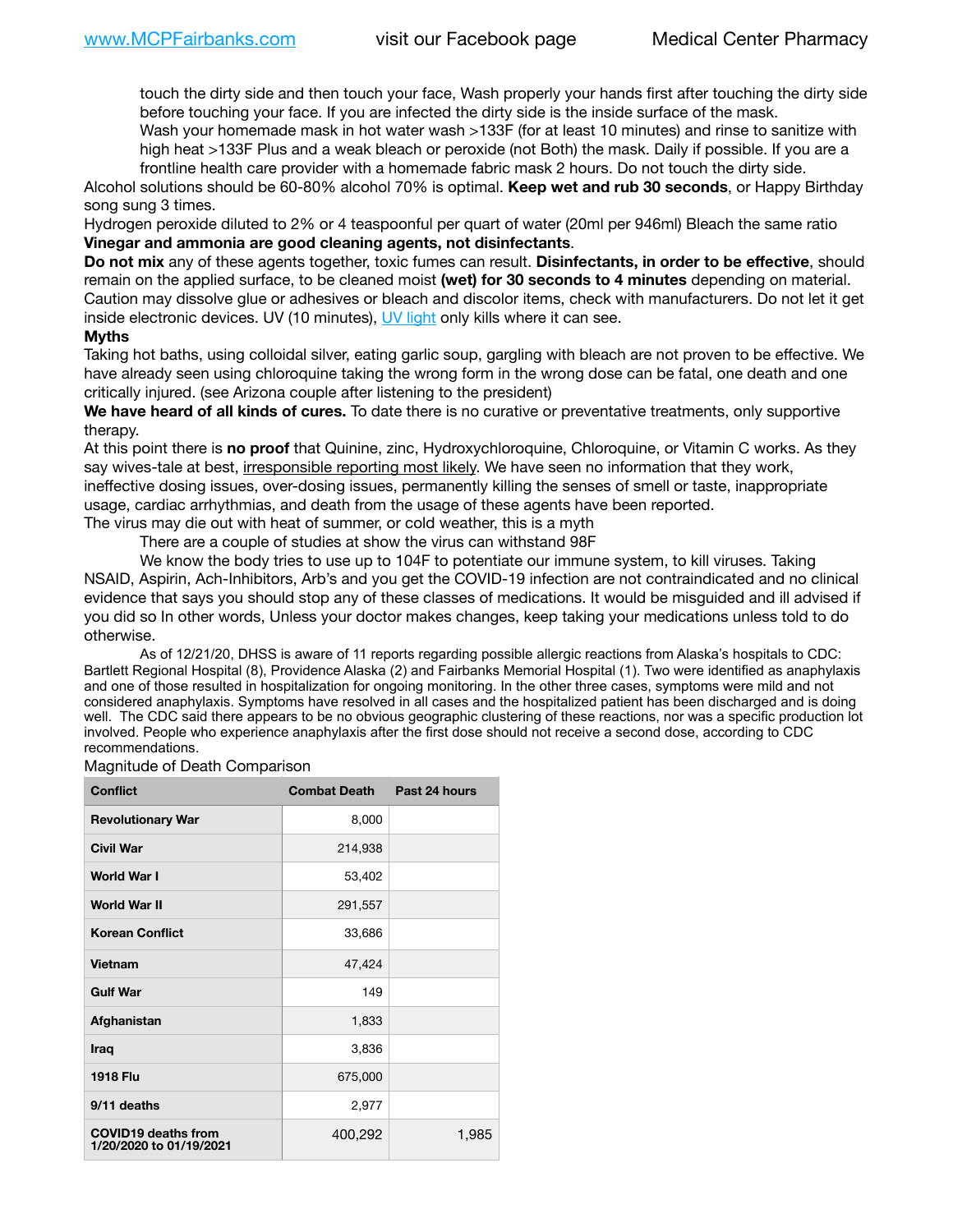Check our website [www.MCPFairbanks.com](http://www.MCPFairbanks.com) for the 13 testing sites in the interior of Alaska.

| Group                                               | Alaska COVID19 Vaccine plan 12/30/2020<br>update as of 1/19/2021                                                                                                                                                                                                                                                                                                                                                                                                                                                                                                                                                                                                                              | Who can get the<br>vaccines?<br><b>Availability</b>                                                                          |
|-----------------------------------------------------|-----------------------------------------------------------------------------------------------------------------------------------------------------------------------------------------------------------------------------------------------------------------------------------------------------------------------------------------------------------------------------------------------------------------------------------------------------------------------------------------------------------------------------------------------------------------------------------------------------------------------------------------------------------------------------------------------|------------------------------------------------------------------------------------------------------------------------------|
|                                                     | Who is in this group                                                                                                                                                                                                                                                                                                                                                                                                                                                                                                                                                                                                                                                                          |                                                                                                                              |
| Phase 1a Tier 1                                     | Long Term care Facility - Staff & Residents<br>Skilled care, Assisted living,<br>Intermediate care with developmental disabilities,<br>Residential Care facilities.<br>State Veterans Homes.<br>Front Line Hospital and Health care workers, beside personal, High<br>Risk jobs (examples ICU, ER, Surgery, Physicans/prescribers,<br>COVID units, Respiratory/OT/PT/ST Therapists, Lab Techs, Facility<br>Security, House Keeping (Environmental services), Dietary)                                                                                                                                                                                                                         | Now, limited<br>audience                                                                                                     |
| Phase 1a Tier 2                                     | Front Line EMS Fire Service providing medical services, Vaccine providers,<br>(That their services are critical), Air and Ground EMS, Community health<br>aides, Practitioners. Health care workers providing vaccines                                                                                                                                                                                                                                                                                                                                                                                                                                                                        | Now, limited audience                                                                                                        |
| Phase 1a Tier 3                                     | Starting 1/4/2021<br>Healthcare workers who have contact with residents >65 y/o and provide<br>regular healthcare services that can not be postponed without impacting<br>short or long term outcomes, or cannot be provided remotely (Not regular<br>populous yet), direct patient contact, in contact with infectious materials,                                                                                                                                                                                                                                                                                                                                                            | Starting 1/4/2021                                                                                                            |
| Phase 1a Tier 4                                     | Health care workers providing COVID19 vaccines to phase 1 populations                                                                                                                                                                                                                                                                                                                                                                                                                                                                                                                                                                                                                         | <b>TBA</b>                                                                                                                   |
| Phase 1b Tier 1<br>(Start of general<br>population) | Age > 65 (General Public) register http://covidvax.alaska.gov/ starting<br>1/6/2021 for appts after 1/11/2021 (All appts filled within 24 hrs of initial<br>openning, future appt pending vaccine availability)                                                                                                                                                                                                                                                                                                                                                                                                                                                                               | 1/11/2021by appt.<br>Accepting appt<br>statewide 1/6/21                                                                      |
| Phase 1b Tier 2                                     | Front Line Essential >50 y/o who's duties are performed with the public/co-<br>workers < 6 feet apart. Emergency responders( troopers, firefighters, Office<br>of children Services staff, Public health workers, teachers preK-12, staff,<br>childcare workers and staff, indigenous language and culture educators,<br>food and seafood workers, grocery store employees, public transit,<br>essential air services, rural cab services, US Postal workers, mail planes,<br>Utility & power (rural), Water and Waste water (Rural), Congregate living<br>settings, acute psychiatric, correctional, group homes, homeless shelters,<br>substance abuse shelters, transitional living homes. | TBA do not register yet                                                                                                      |
| Phase 1b Tier 3                                     | ages 55-64 y/o,<br>>16 y/o living in unserved communities<br>See 1b Tier 2 : Frontline essential workers 16-50 with >2 High risk health<br>conditions working < 6 feet with public or co-workers,<br>Pre-K-12 staff, indigenous language and culture<br>First responders, Office of children services, grocery store workers, Public<br>transit, US Postal workers, Utility workers, water and waste water workers.                                                                                                                                                                                                                                                                           | <b>TBA</b>                                                                                                                   |
| Phase 1b Tier 4                                     | Age $>$ 50 y/o with 2 or more risk factors<br>See Tier 1, 2, & 3 : Frontline workers 16-50 y/o not in Tier 1-3                                                                                                                                                                                                                                                                                                                                                                                                                                                                                                                                                                                | <b>TBA</b>                                                                                                                   |
| Phase 1c                                            | Ages 65-74, 16-64 with High Risk Medical Conditions, other essential<br>workers to be defined                                                                                                                                                                                                                                                                                                                                                                                                                                                                                                                                                                                                 | <b>TBA</b>                                                                                                                   |
| Phase 2                                             | General population<br>Vaccinations via pharmacies, Doctor's offices, Clinics<br>Public Health sites (Mobile clinics, Federally Qualified Health Centers,<br>Public Health Clinics, Other clinics                                                                                                                                                                                                                                                                                                                                                                                                                                                                                              | TBA (To Be announced)<br>To be announced<br>contingent on vaccine<br>availability undergoing<br>public comment period<br>now |